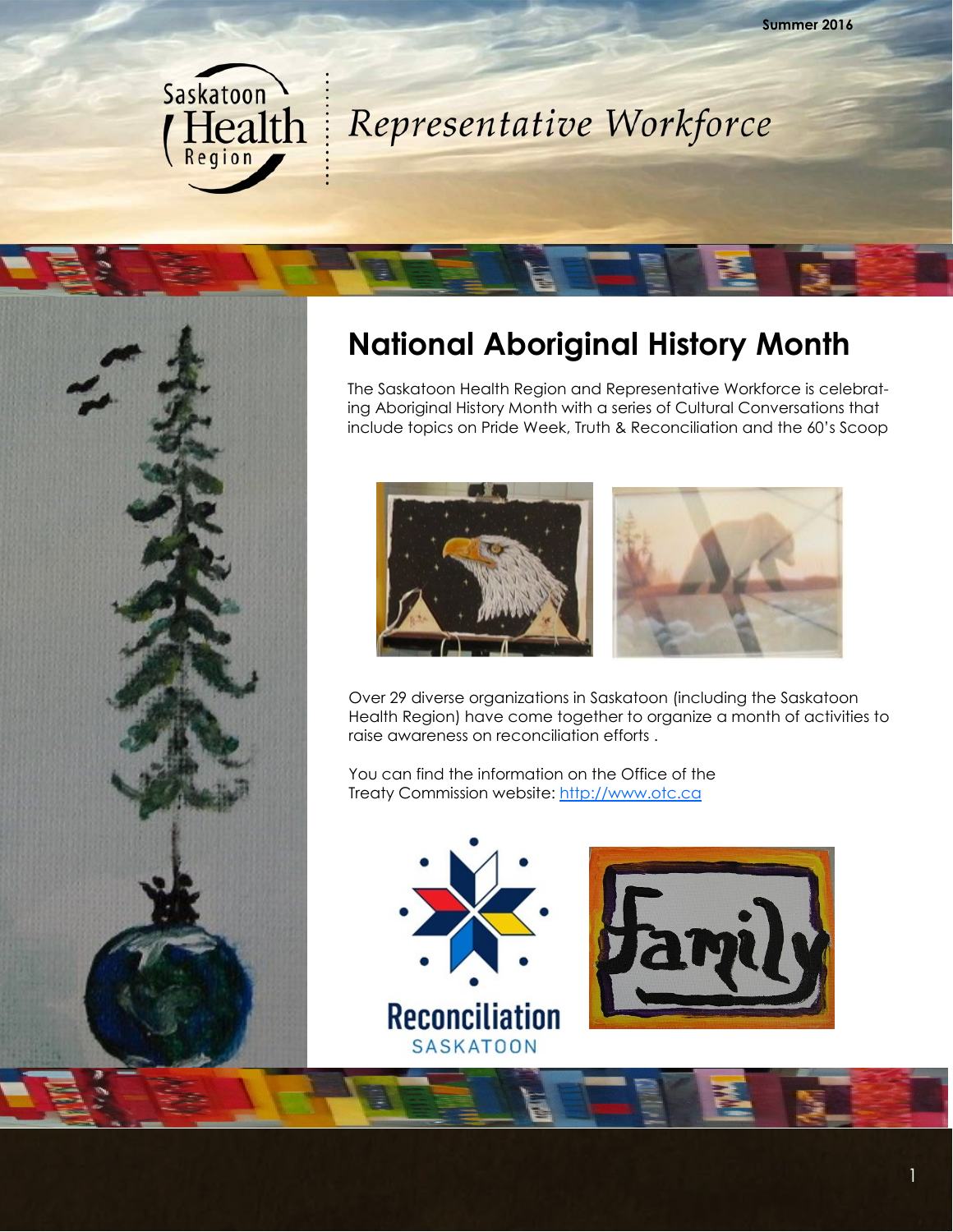# **Cultural Conversations Celebrating Aboriginal History Culture, Ceremony and Reconciliation June Events 2016**

|  | <b>Date</b>                               | <b>Time</b>          | <b>Topic</b>                                                                           | <b>Location</b>                 |
|--|-------------------------------------------|----------------------|----------------------------------------------------------------------------------------|---------------------------------|
|  | Wednesday<br>June 1                       | $1:30 - 2:30$<br>pm  | Two Spirit Identity<br>Marjorie Beaucage                                               | SPH CAFÉ<br>1/2/3               |
|  | <b>Tuesday</b><br>June 14                 | $1:30 - 3:30$<br>pm  | Smudging, Policy and Pro-<br>tocol<br><b>Gilbert Kewistep</b>                          | SCH 01 CAFE<br>Side Room        |
|  | <b>NEW</b><br>Wednesday<br><b>June 15</b> | $1:00 - 3:00$<br>pm  | Sixties Scoop, Healing and<br>Reconciliation<br>Dr. Jacqueline Maurice                 | SCH 01 CAFE<br>Side Room        |
|  | Wednesday<br>June 22                      | $9:30 -$<br>11:30 am | <b>Allyship and Reconciliation</b><br><b>Tania Lafontaine</b><br><b>Julie Haubrich</b> | <b>SCH 1911</b>                 |
|  | <b>Tuesday</b><br>June 28                 | $1:30 - 3:30$<br>pm  | Smudging, Policy and<br>Protocol<br>Ron Thompson                                       | <b>RUH 698A</b><br>Ground floor |
|  |                                           |                      |                                                                                        |                                 |
|  |                                           |                      |                                                                                        |                                 |
|  |                                           |                      |                                                                                        |                                 |

Please register by email with representative.workforce@saskatoonhealthregion.ca  **Drop-ins welcome Call 655-3968 or 655-0201 for more information**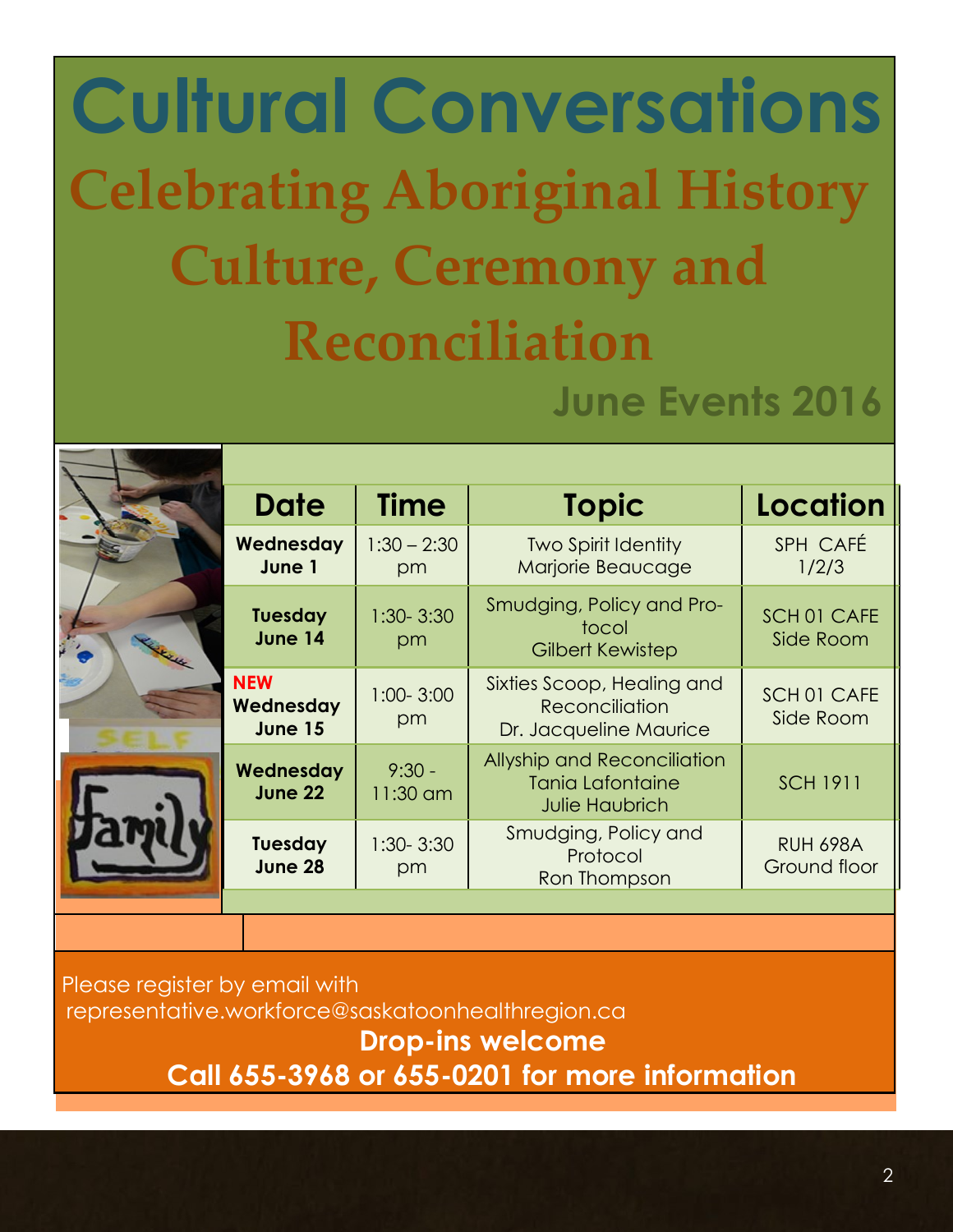## **June Pride Week**



#### **Queer Terms**

The power of words lies in how we understand and make use of them; we are responsible for our language and for a continued commitment to learning new words as they emerge. The following is a living list of the words used today to refer to the gender and sexually diverse community. We invite you to help us ensure that this list grows with the community.

Advocate: a person who actively and publicly works to support a cause and educate others in an attempt to promote tolerance, understanding, and change.

Ally: heterosexual and/or cisgender individuals who believe that queer people should have the same rights as their heterosexual and cisgender counterparts. Allies work to confront and counteract homo/bi/ transphobic and heterosexist behaviours.

Two-Spirit: Two Spirit is a name used by Indigenous People who assume cross or multiple gender roles, attributes, dress and attitudes for personal, spiritual, cultural, ceremonial or social reasons. These roles are defined by each cultural group and can be fluid over a person's lifetime. Being Two Spirit is a gift from Creator. Bisexual: an individual who has or can have relationships (mental, emotional, physical & spiritual) with men and women.

Lesbian: a gender specific term that refers to women who have relationships (mental, emotional, physical & spiritual) with other women.

Gay: even though gay is a non-gender specific term, gay is typically defined as men who have relationships (mental, emotional, physical & spiritual) with other men.

> *Used with Permission from Out Saskatoon. For more terms got to : http://www.outsaskatoon.ca/queer\_terms*

**Queer as Film Series for more details visit [www.saskatoonlibrary.ca](http://www.saskatoonlibrary.ca)**

**Pride Parade June 11**

**For more Details on the events please visit: <http://saskatoonpride.ca> or [www.outsaskatoon.ca](http://www.outsaskatoon.ca)**